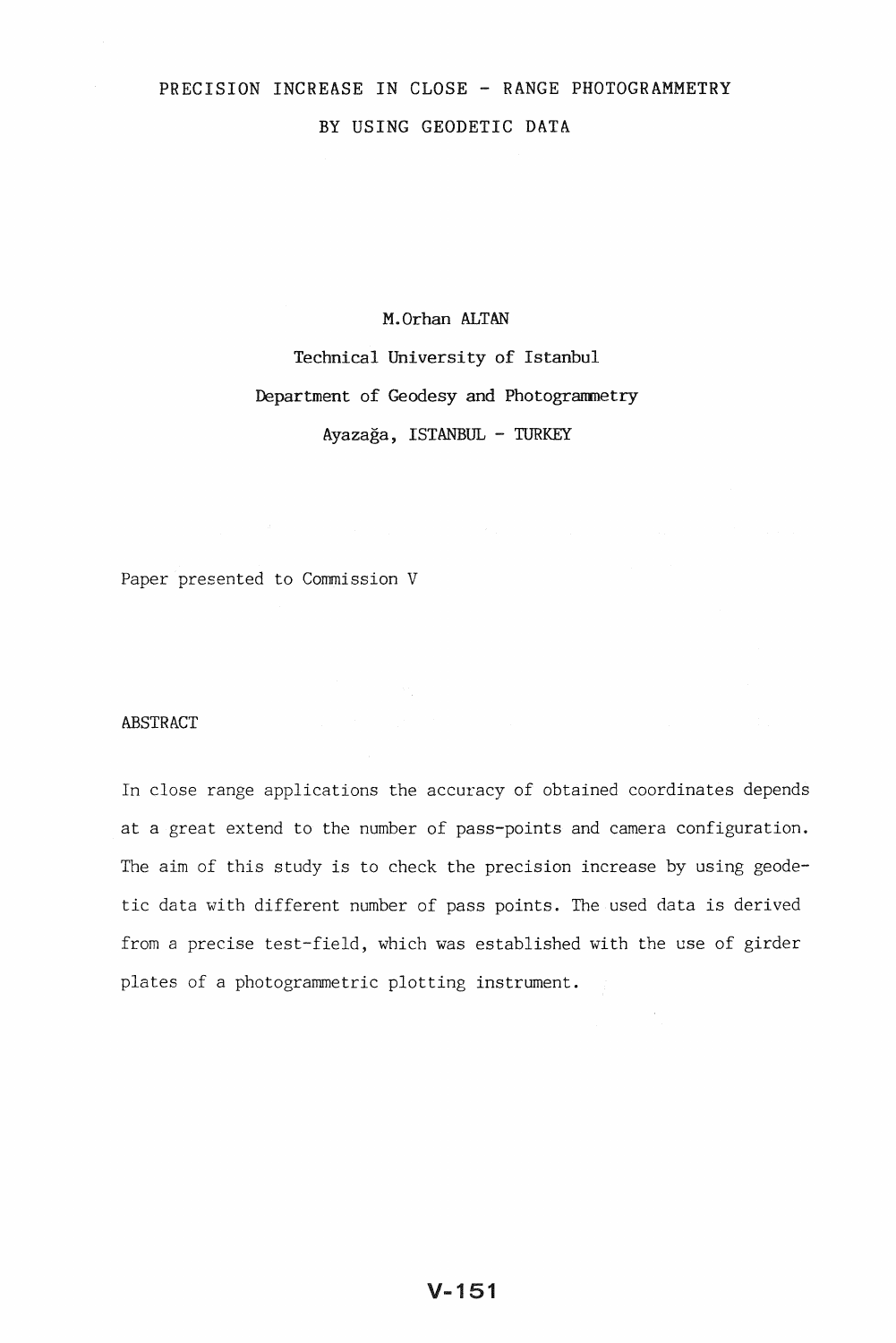#### INTRODUCTION

The main task of photogrammetric measuring techniques is to reconstruct the spatial geometry of objects by means of photographs. The three dimensional coordinate determination is a part of this task, other than the determination of the continous forms of the objects, such as contour lines, profiles or cross sections. Then the last properties can also be determined in some way from the three dimensional coordinates of the object. Therefore, like the geodetic point determination, photogrammetric point determination plays an important role in all applications.

In this context, digital techniques have been used in photogrammetry since the 1960's, starting with aerial triangulation. With the use of computer techniques and combined with data acquisition, the application field of photograrnmetric methods is not limited to map production. The use of analytical photogrammetry in engineering has become widespread, so that one can very easyly speak of an engineering photogrammetry, a discipline whose tasks become more and more important.

During all these years the geometrical concept which is at the basis of photogrammetric has changed considerably : the photogrammetric stereo model is replaced by the photogrammetric bundle. The object points are registered slmultaneously by the bundle of spatial directions from camera stations. The accuracy of a single ray of a camera depends in the first place on the principle distance c of the camera and on the accuracy of the image points coordinates.

V-152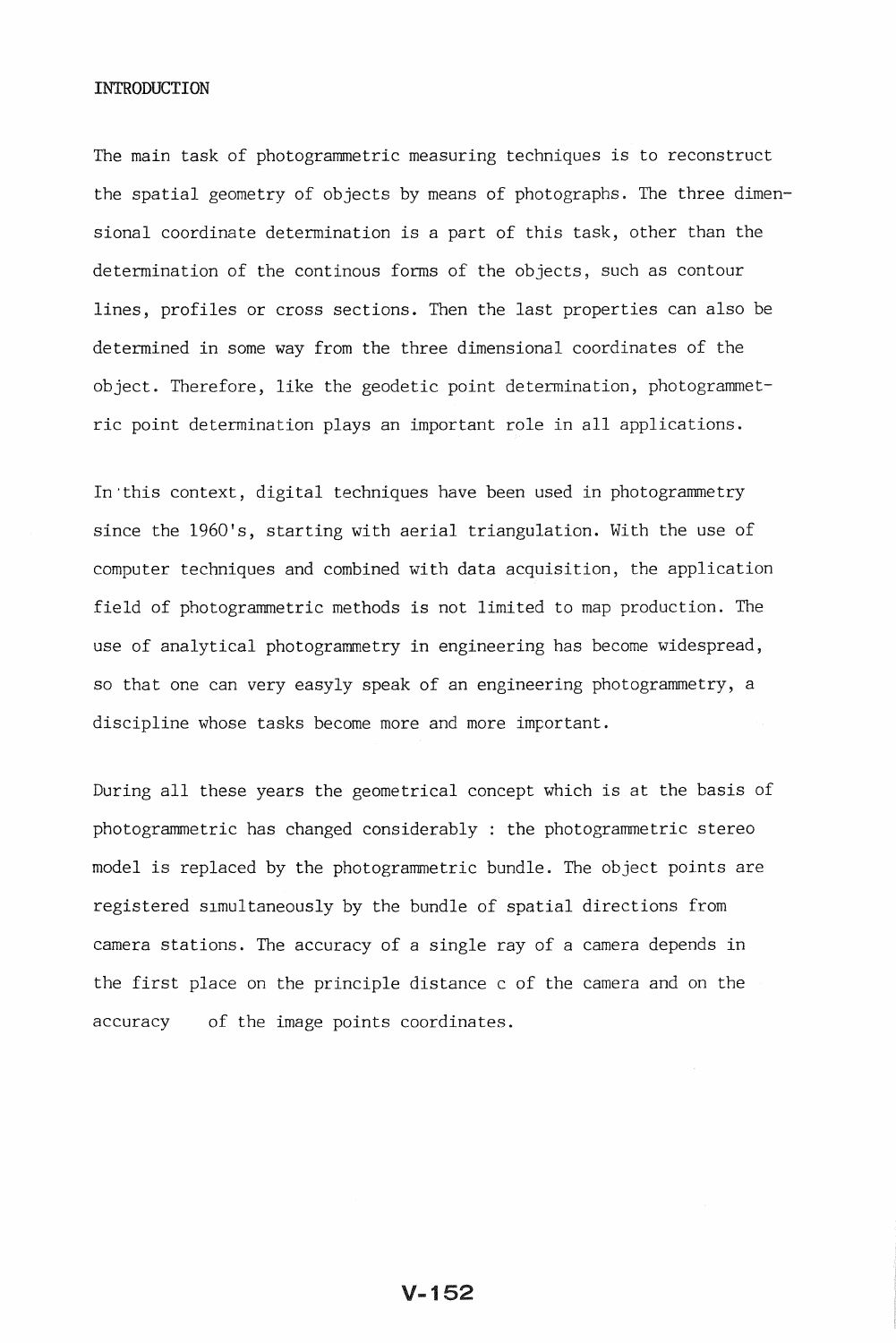The aim of this study is to test the accuracy increace by means of some geodetic data specially in close range applications.

# TEST FIELD

A test-field which was constructed for a different study /2/ gives a good possibility to gain suitable data for this study, too. The test field was constructed with twO girder plates. As known, each of the plates has in intersection of horizontal and vertical lines 100 points, whose coordinates were determined with an accuracy of  $\pm$  0.5  $\mu$ m, absolutly



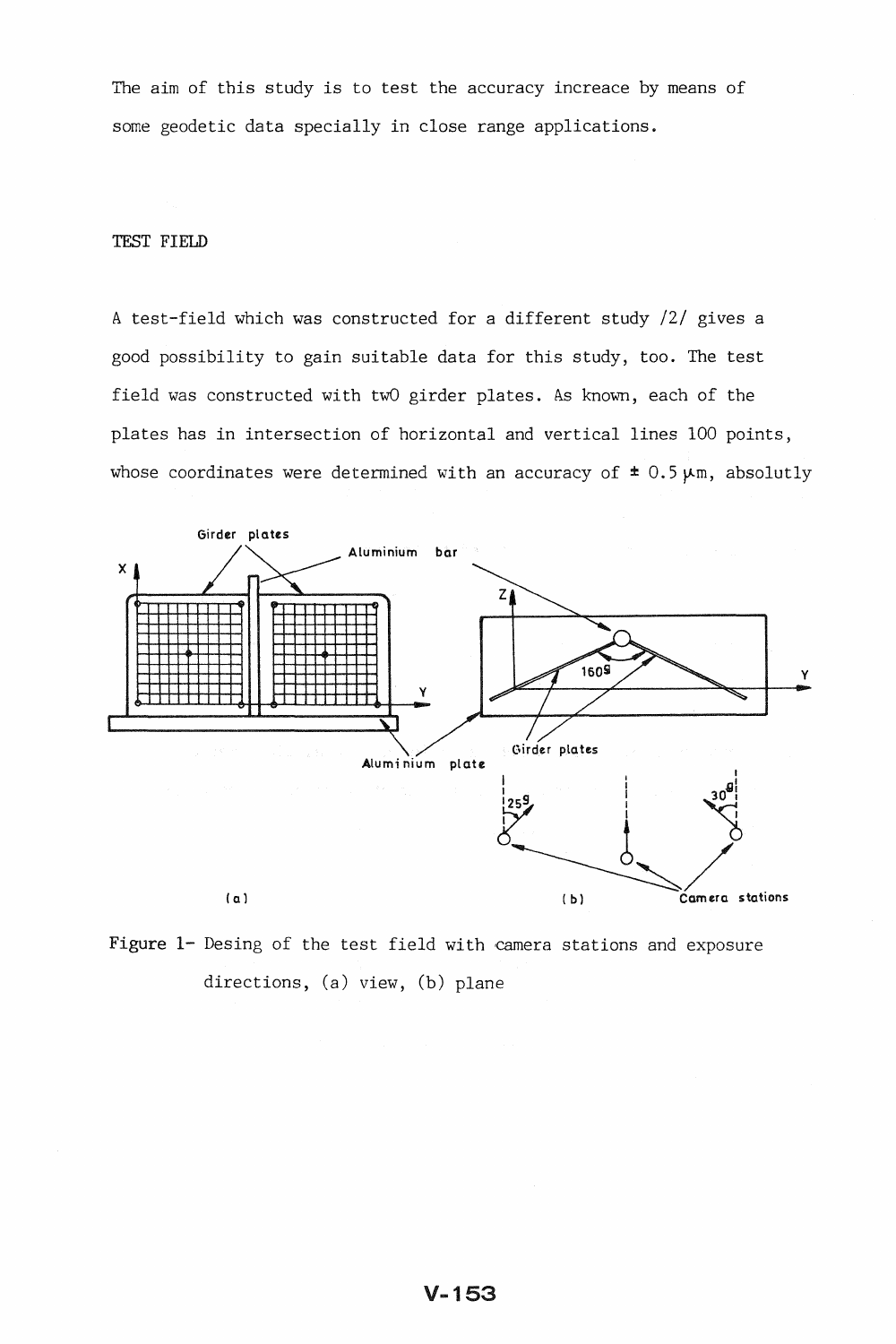As the photographic record of photogrammetric bundles are very easy (free stationing), any camera station my be chosen in the field (picture n-tupel). The bundles are only tied together by common object points. As for the orientation of the bundles no restrictions are made, and the pictures are taken sometimes freehand.

Depending on the problem the bundle block adjustment is erther carried out as a free adjustment or if the coordinates are known for some object points - as an adjustment with control points.

Besides the spatial directions of the bundles and rays, other measurements and information can be included in the bundle block adjustment  $/1/$ :

- distances (e.g. levelling rod fixed to the object.)

- absolute spot height or spot height differences (e.g. levelled points). - shape conditions (such as several points on perpendicular line or in a horizontal plane).

All of these possibilities, which was offered by analytical methods enlarges the application areas of photogrammetric methods. Meanwhile sophisticated software has been developed for bundle block adjustments. But there isn't any detailed accuracy and reliability models besides some attempts. (Altan 1984).

Specially there exist any theoretical or experimental study for an accuracy model in the field of precision increase by means of geodetic measurements which can be included to the mathematical model of photogrammetric data exquisition.

## V-154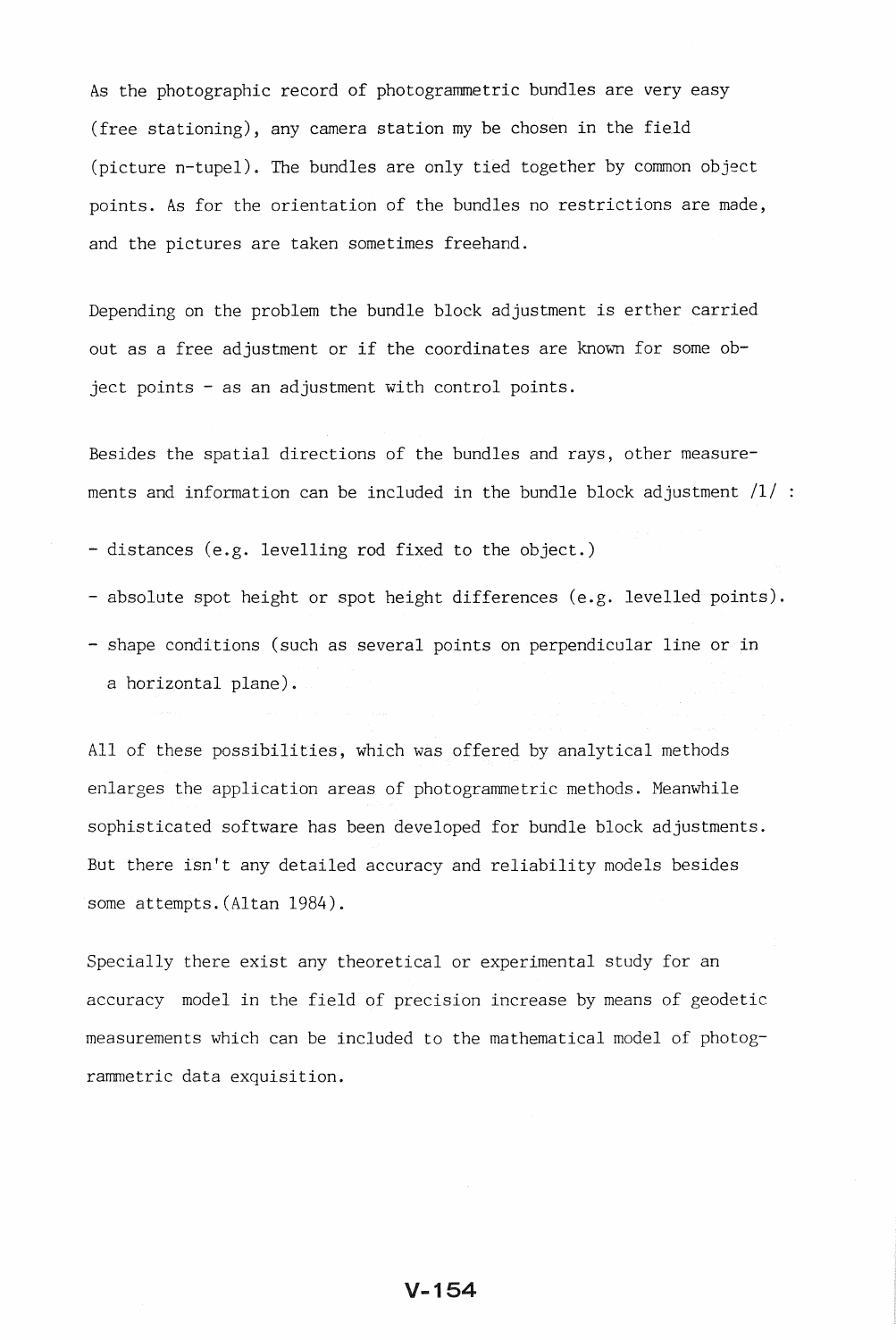to a point and axes system in the surface plane of each plane.  $(Fig.1)$ . As the girder plates are mounted on an aluminium plate forming an angle of  $160^g$  between, the points form a three dimensional test field. All coordinates of the test-field points are determined with an accuracy of  $\pm$  12  $\mu$ m. These about 200 points allows us now to determine some geodetic information and to investigate the gain in accuracy by using them.

### PHOTOGRAMMETRIC SURVEY and GEODETIC DATA

This test field is photographed from three different camera stations, with a mean object distance of about 60 cm. The image coordinates of the girder points are measured in a Zeiss Stereocomparator. The geodetic information is obtained from the geotedic coordinates of two points and for the calculations, four types of geodetic observation is considered (see. Fig.2.)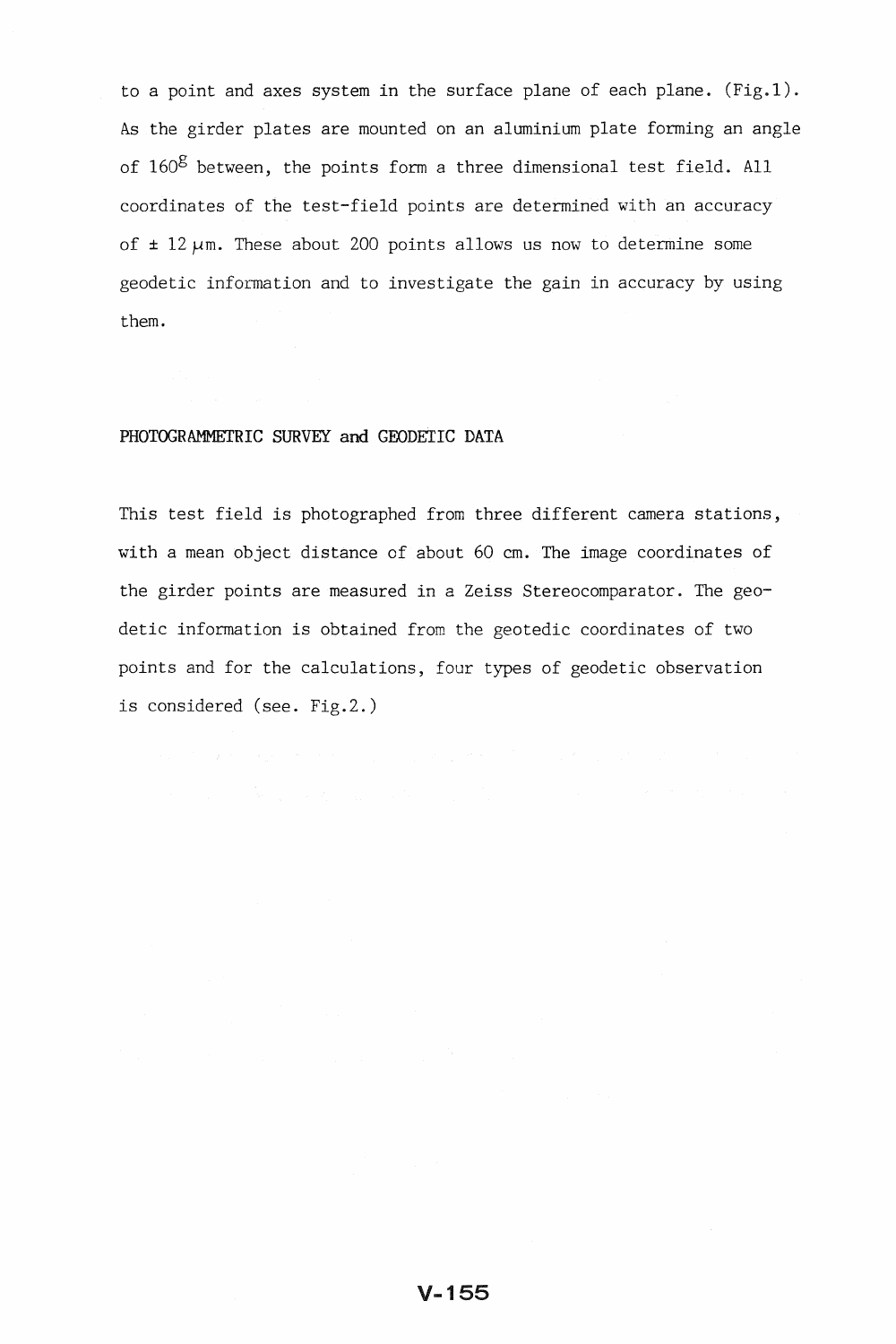





Type III Type IV



Figure 2. Different types of geodetic data combination.

Type I, two distances ; Type II, two distances and two elevation differences ; Type III, two distances and four elevation differences ; Type IV four distances and two elevation differences.

For the computations a computer program for a rigid bundle solution was used, which permitts to add the geodetic measurements into the calculations.

The base for further investigations are the 3- dimensional coordinates of all test-field points, which result on one hand from the rigid bundle solution and on the other hand the coordinates of these points achieved by means of geodetic measurements. For the presentation of the results, the differences of the coordinates of all points, which are represented by the mean values, are considered.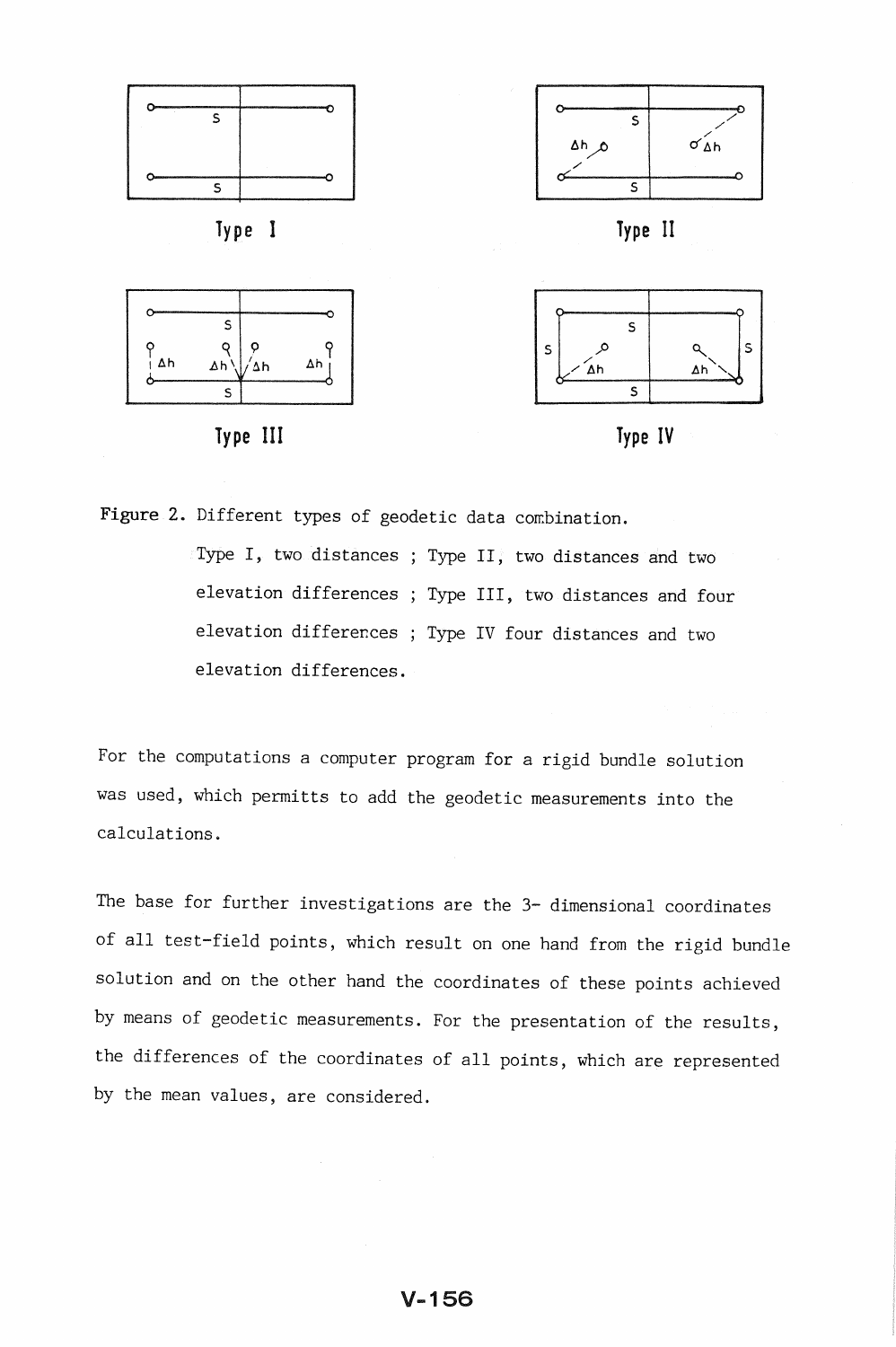$MDX = \frac{1}{n}$  | DX|  $MDY = \frac{1}{n}$  |DY|

 $MDZ = \frac{1}{n}$  | DZ|

with DX, DY, DZ differences of the coordinates and n number of points in the comparison.

For a better representation of results, the calculated values of MDX, MDY and the ratio of MDZ to a mean object distance about 60 cm in per mile are given as drawings in Fig. 3. These results are computed for two different ratios of mean object distance to the depth of pass points as two different versions. The first version is computed for the maximum of control point depth (6.2 em) and the ratio of these value to the mean object distance (60 cm) is 9.7 . The other version is computed for a depth of 5 cm. The four types of geodetic observation are compared with the results of photogrammetric data without geodetic data and as the first two types doesn't bring any convenient change in the results, only the combinations type III and type IV are shown in the drawings. The MDX, MDY and %oE values are given for different number of pass points, beginning from 3 pass points.

# $V - 157$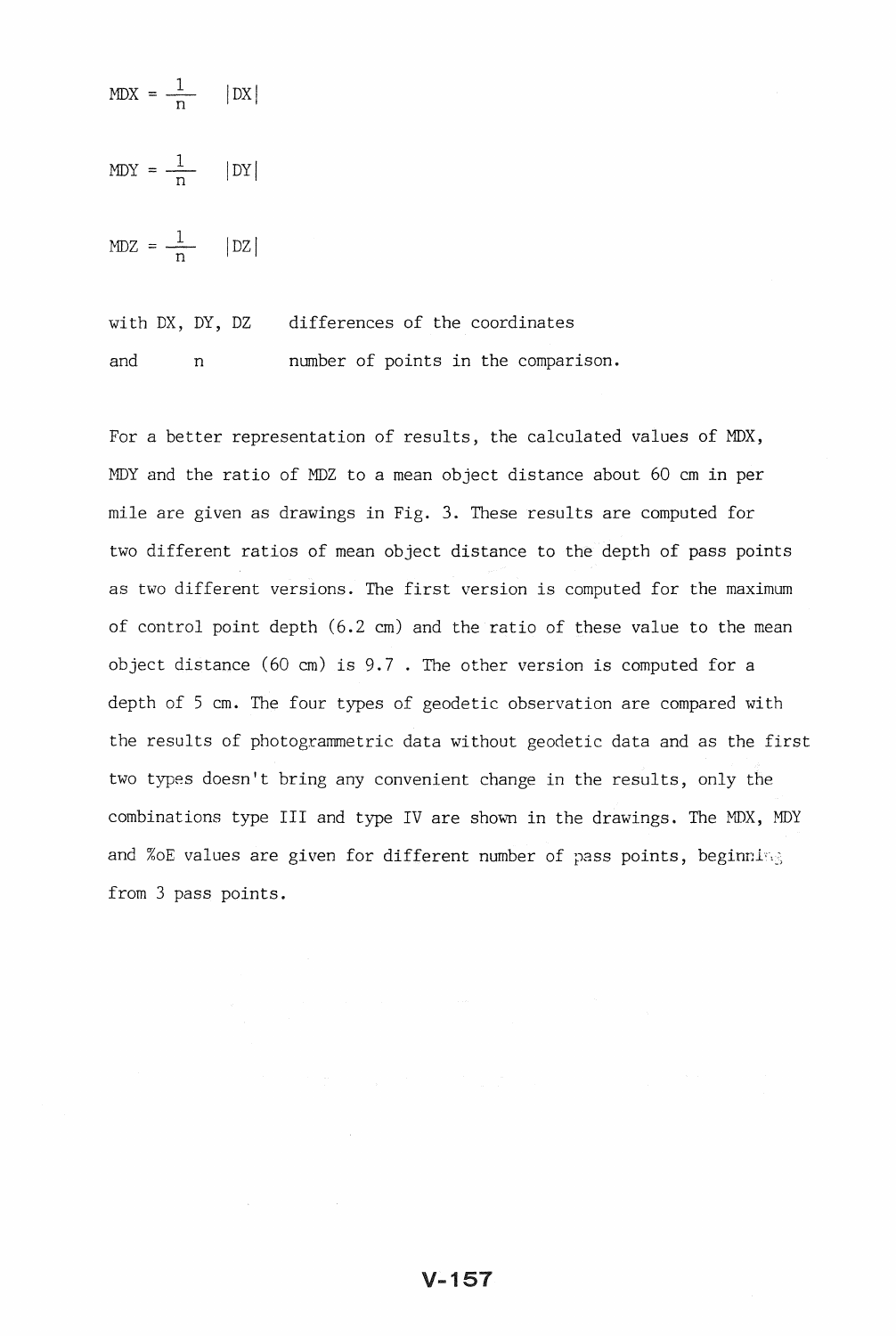

fig. 3.1 Variation of MDX. MDY and "00 E In the 6eodetic information Typ III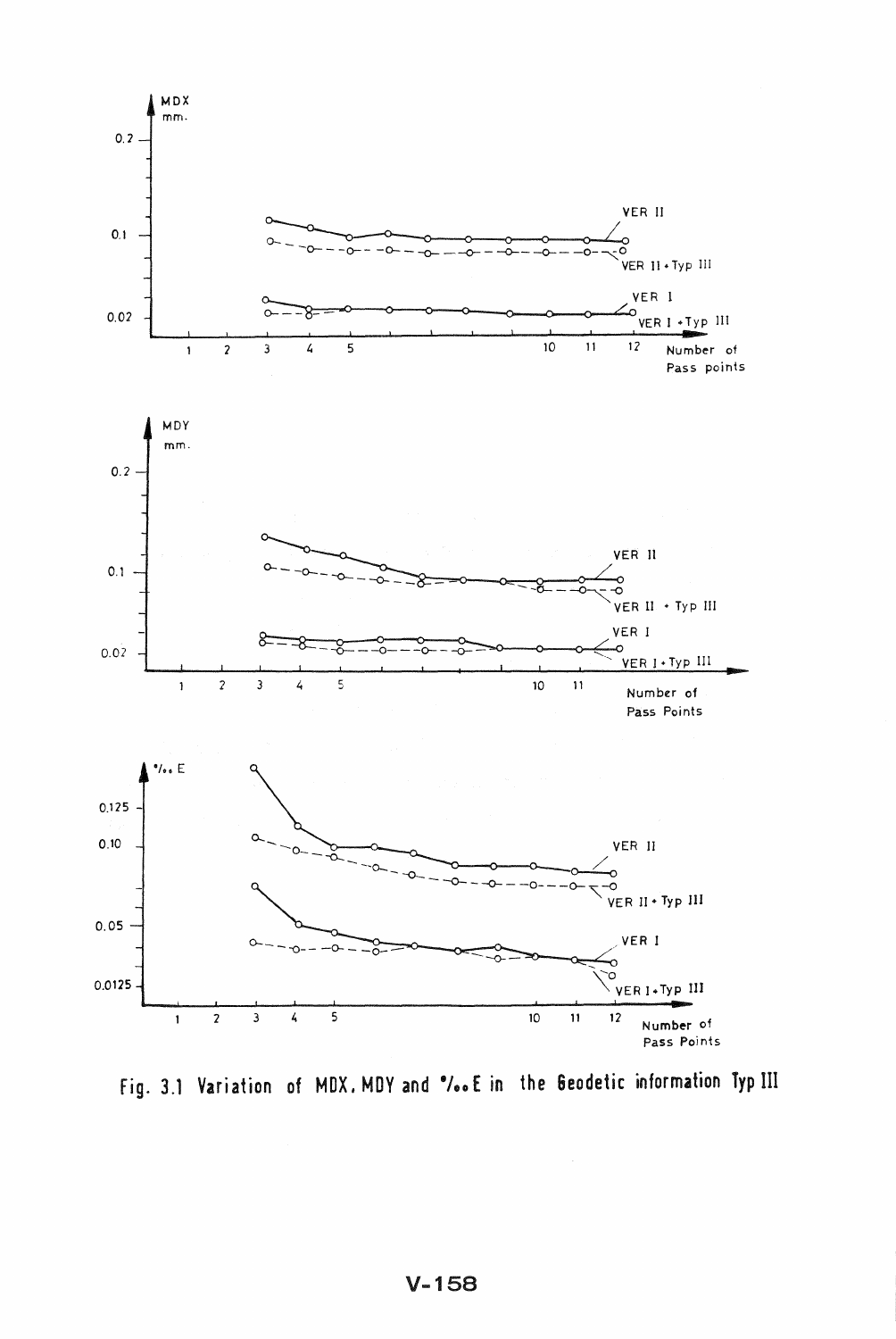